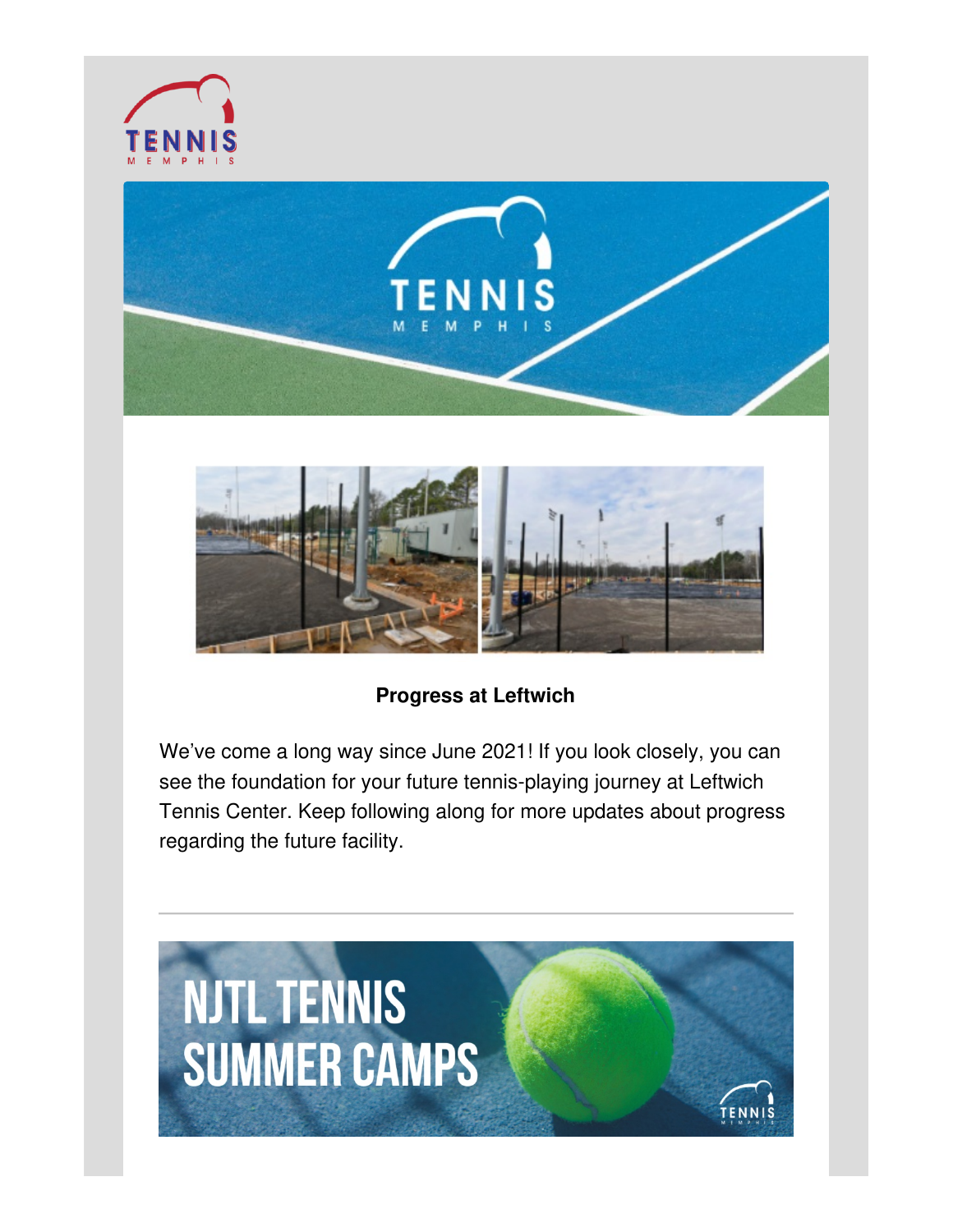## **Play tennis this summer!**

Is your child ready to get active on the court this summer? Sign up for our 2022 NJTL Tennis Summer Camps! These camps offer six weeks of tennis instruction at four locations – Bellevue, Eldon Roark, Raleigh and Wolbrecht Tennis Centers – from 8 a.m. to noon, as well as an Early Childhood Development camp for players ages 5 and 6 from 8 to 9:30 a.m. Campers meet Monday through Friday from June 6 to July 22, where they'll participate in drills, get in some cardio and learn the fundamentals of the game.

NJLT Camp is the perfect option for all children ages 5 to 18. Players do not have to have prior tennis experience to enjoy this camp. Tennis Memphis provides financial assistance to qualifying families. Learn more and register today!

**[REGISTER](http://tennismemphis.org/summer-camps/) TODAY**



# **Staff Spotlight: Coach Jon Bell**

Each month, we're going to introduce you to a member of our fantastic team at Tennis Memphis. This month, we're spotlighting Coach Jon Bell.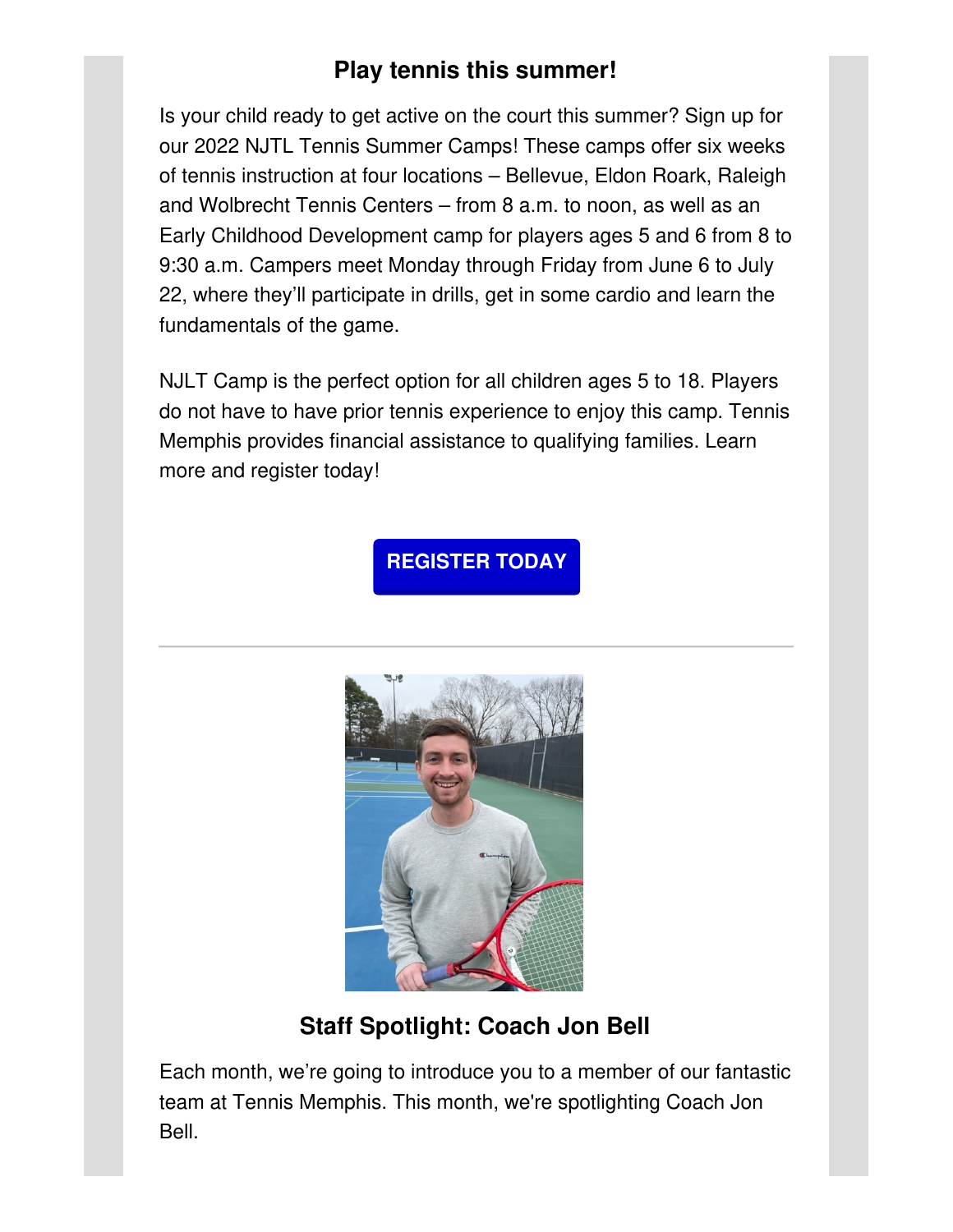Jon – a USPTA and GreatBase certified teaching professional – joined Tennis Memphis in 2018. Before graduating from the University of Memphis, Jon played tennis at Northwest Mississippi Community College for two years, competing in doubles and singles matches for the Rangers, which were ranked in the top 20 of the NJCAA. Jon has led Junior Development programs from Early Childhood Development to Competitive Training. He has also coached after school programming at Frayser, Leftwich, Eldon Roark and Wolbrecht Tennis Centers.

**Check out our [schedule](http://tennismemphis.org/wp-content/uploads/2022/01/Tennis_Adult-Clinic-Schedule.pdf)** to sign up for a clinic with Coach Jon or another pro below.



#### **Permanent Court Time is available!**

Permanent Court Time (PCT) begins April 25 and runs through August 7 at Bellevue and Eldon Roark Tennis Centers. **[Contracts](http://tennismemphis.org/permanent-court-time/) can be submitted and paid on our website**. For additional details, contact Melinda Hoehn at [mhoehn@tennismemphis.org](mailto:mhoehn@tennismemphis.org).

### **Help us SERVE this summer!**

Do you love playing tennis and teaching young, eager players the rules of the game? We're looking for coaching staff to help assist at our NJTL Tennis Summer Camps. **[Apply](https://form.jotform.com/50907197012149) here** to become a coach at one of our four locations this summer.